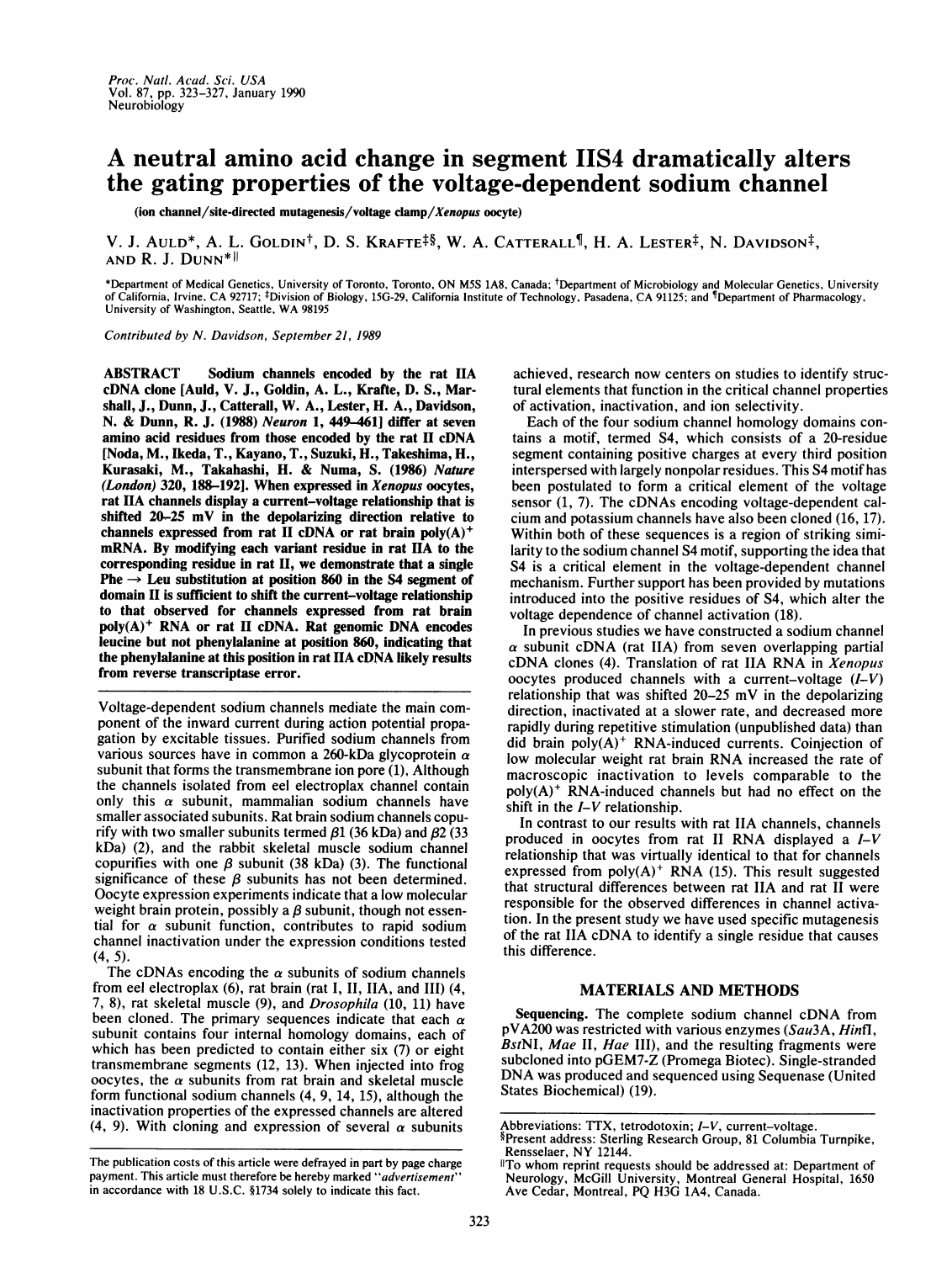Site-Directed Mutagenesis. Small  $\lceil z \rceil$  kilobase (kb)] regions of sodium channel cDNA covering the nucleotide to be altered were subcloned into pGEM7-Z. A modified version of the  $du^-, u^+$  procedure outlined by Kunkel and colleagues (20, 21) was used with 20-base-pair (bp) oligonucleotides containing a single base pair mismatch. The resulting colonies were screened by radiolabeled oligonucleotide hybridization and sequenced. The modified fragment was then inserted into the full-length sodium channel cDNA (pVA200).

Expression of  $\alpha$  Subunit mRNA in Xenopus Oocytes. Functional channel mRNAs were generated by linearizing each construct with Cla <sup>I</sup> and transcribing in vitro with T7 RNA polymerase as described (4, 22). Individual oocytes were injected with <sup>7</sup> ng of each RNA except for M860, for which 0.7 ng was injected. Seventy nanograms of  $poly(A)^+$  RNA and <sup>7</sup> ng of RNA from the original construct (pVA200) were injected as controls. After 2 days at 20'C the oocytes were analyzed using a two-electrode voltage clamp as described (4, 5). The recording solution consisted of <sup>96</sup> mM NaCl, <sup>2</sup> mM KCI,  $1.8 \text{ mM } CaCl<sub>2</sub>$ ,  $1 \text{ mM } MgCl<sub>2</sub>$ , and  $5 \text{ mM } Hepes$  (pH 7.5). Passive and capacitive components were eliminated by subtraction of equivalent records obtained in the presence of 400 nM tetrodotoxin (TTX).

## **RESULTS**

Two Closely Related Sodium Channel Sequences. We have previously reported that the DNA sequence of the seven cDNAs used to construct the full-length rat IIA cDNA indicated only 36 nucleotide differences from the sequence reported for rat II. Most of these differences are in third codon positions, and in total they result in only six amino acid substitutions between the two predicted proteins (4). We have now resequenced the full-length rat IlA construct, pVA200. The results confirm the presence of the 36 nucleotide differences and have uncovered a previously undetected nucleotide difference at position 2580. This additional variant nucleotide encodes a phenylalanine in rat IIA at amino acid position 860 in the S4 segment of homology domain II where the rat II sequence encodes leucine. All seven variant amino acids are listed in Table 1. We have used RNase protection and polymerase chain reaction (PCR) amplification methods to examine the possibility that some of these residues may have arisen from cDNA cloning artifacts (data not shown). RNase protection experiments on rat brain RNA indicated that the 144 nucleotides (nucleotides 565-708 in ref. 4) that contain 22 of the total of 36 variant nucleotides found in the rat IIA sequence, including the codons for aspartate positions 189 and 209, were present in the in vivo rat IIA transcripts. On the other hand, PCR amplification and sequencing of the genomic DNA around nucleotide position <sup>2580</sup> clearly showed that the phenylalanine residue encoded here was due to an artifact of the cloning procedures. Leucine was encoded by the seven independent genomic sequences determined.

Table 1. Summary of the amino acid differences between rat IIA and rat II

| Nucleotide<br>position | Amino<br>acid<br>position | Amino acid<br>change |        | Position in         |
|------------------------|---------------------------|----------------------|--------|---------------------|
|                        |                           | Rat IIA              | Rat II | structure model*    |
| 565                    | 189                       | Asp                  | Asn    | Domain I, S3        |
| 625                    | 209                       | Asp                  | Asn    | Domain I. S3        |
| 1613                   | 538                       | Arg                  | Gln    | Interdomain I, II   |
| 1736                   | 579                       | Ser                  | Arg    | Interdomain I. II   |
| 2580                   | 860                       | Phe                  | Leu    | Domain II, S4       |
| 3185                   | 1062                      | Asp                  | Glv    | Interdomain II, III |
| 4066                   | 1356                      | Leu                  | Val    | Domain III, S5      |

We have not ruled out the possibility of cDNA artifacts in the remaining four variant nucleotides that cause changes in the protein sequence (1613, 1736, 3185, and 4066).

Site-Directed Mutagenesis. To determine which residues were responsible for the altered gating properties of rat IIA, the codon for each of the variant amino acids was altered through site-directed mutagenesis. The seven variant amino acids were changed to the corresponding residues in rat II (Table 1). Site-directed mutagenesis was carried out using the  $du^-, \, u^+$  system (20) with oligonucleotides containing single base pair mismatches. Each altered subclone was sequenced and then placed back into the sodium channel construct pVA200. The final constructs were tested by restriction analysis to detect any rearrangements or abnormalities. Further manipulations were carried out to produce an  $\alpha$  subunit that was altered at six of the seven sites (189, 209, 538, 1062, and 1356).

Expression of the Modified Sodium Channel Constructs. Individual constructs were linearized and RNA synthesis was carried out in vitro using T7 RNA polymerase (4). Injection of RNA transcribed from the sodium channel constructs with altered residues at positions 189, 209, 538, 579, 1062, and 1356 independently and combined (pM123456) resulted in currents that exhibited similar depolarizing shifts in the  $I-V$  relationships as was observed for pVA200 RNA-induced currents (Fig. 1). On the other hand, the single amino acid change at position 860 (Phe  $\rightarrow$  Leu) resulted in sodium currents with a I-V relationship that peaks at  $-5$  mV, indistinguishable from that induced by rat brain poly $(A)^+$  RNA (Fig. 2). In addition to restoration of the normal  $I-V$  relationship, this single amino acid substitution also dramatically increased the macroscopic sodium current in the injected oocytes. Currents approximately as large as those resulting from injection of 7 ng of pVA200 RNA were observed following injection of only 0.7 ng of pM860. When corrected for the shift in maximal conductance of M860 relative to VA200 (ca.  $-25$  mV), these results imply an increase of at least 5-fold in numbers of functional channels expressed per unit amount of RNA.

As we have shown previously (4), macroscopic inactivation of rat IIA  $\alpha$  subunit sodium channels is markedly slower than that of channels expressed from rat brain poly $(A)^+$  RNA (Fig. 3). Sodium channels with each of the altered residues shown in Table <sup>1</sup> also exhibited slower macroscopic inactivation (data not shown). In particular, sodium channels with the Phe  $\rightarrow$  Leu substitution at amino acid position 860 demonstrated slow inactivation compared to rat brain  $poly(A)^+$  RNA-induced channels (Fig. 3). This confirms that the specific amino acid substitution that restored the normal I-V curve did not affect the rate of macroscopic inactivation at the levels of expression studied. In addition, the steadystate voltage dependence of inactivation is similar for sodium channels resulting from injection of pVA200 RNA or pM860 RNA, with the single amino acid substitution. The voltage for half-maximal inactivation was between  $-30$  and  $-35$  mV in both cases (data not shown). Thus the single mutation shifting the peak of the  $I-V$  curve did not affect either the rate of inactivation or the steady-state voltage dependence of inactivation of the sodium channels.

## DISCUSSION

Present models of the sodium channel predict that the S4 segment plays a critical role in the voltage-dependent conformational changes that underlie channel gating. In support of this idea, analogous sequences to S4 have been found in calcium and potassium voltage-activated channels. The unique feature of all S4-like sequences is the presence of four to eight positive amino acids spaced at three-residue intervals along a putative  $\alpha$ -helical segment. It has been proposed that the S4 helix spans the membrane, with an orientation such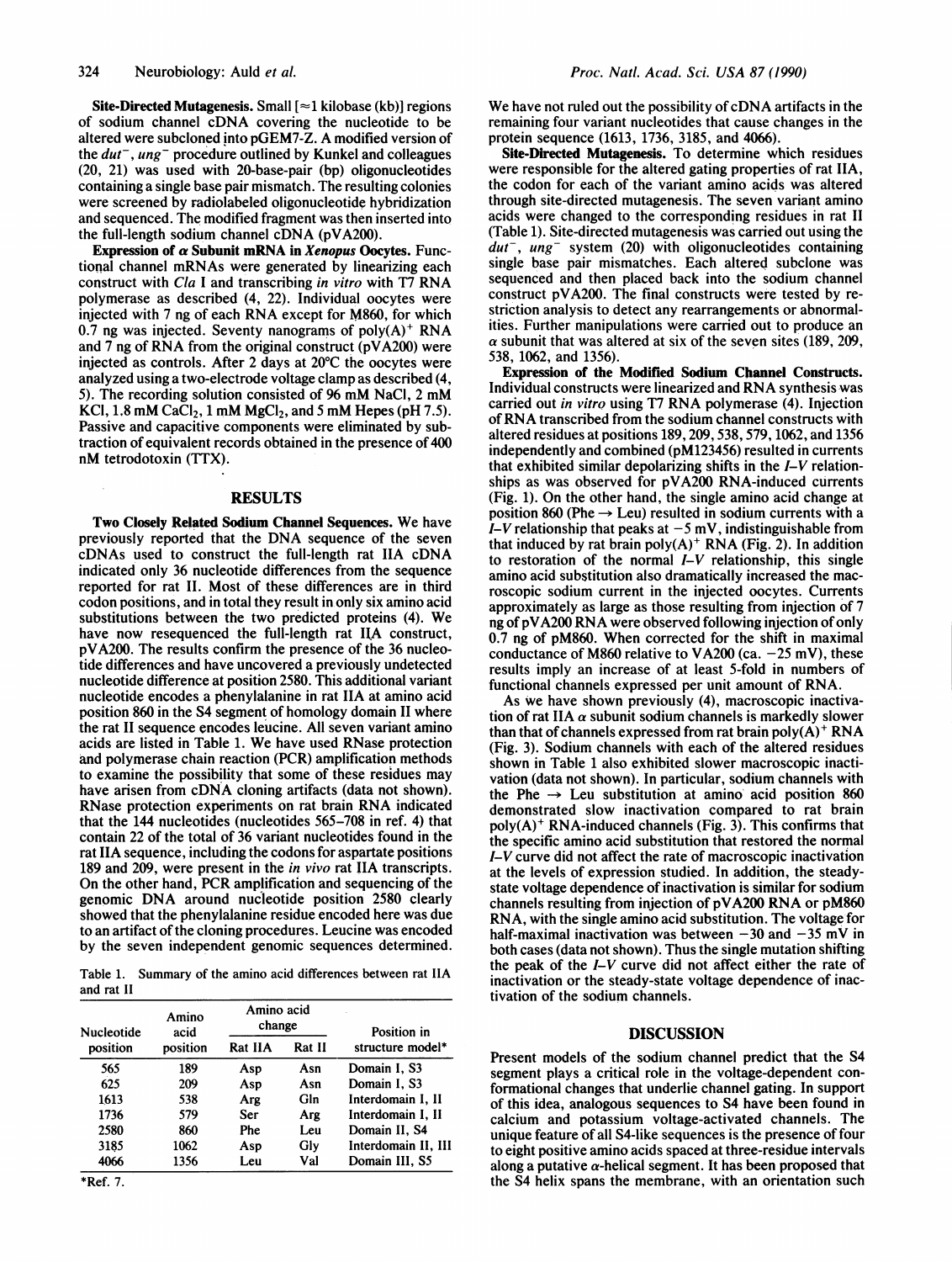

FIG. 1. I-V curves of currents following injection of RNA from mutated Na<sup>+</sup> channels. Oocytes were injected with 70 ng of rat brain poly(A)<sup>+</sup> RNA (O), 7 ng of in vitro transcribed RNA from the rat IIA VA200 clone  $\left( \bullet \right)$ , or 7 ng of in vitro transcribed RNA from the mutant channel constructs ( $\triangle$ ). The oocytes were held at -100 mV, and currents were elicited by 12-ms voltage steps from  $-90$  mV to  $+50$ mV in 10-mV increments. The normalized peak inward current during each depolarizing step was plotted versus the test potential. Individual mutants are indicated by the amino acid position that has been altered (see Table 1). M123456 represents RNA from one clone containing the six mutations shown separately in the figure.

that membrane depolarization causes a rotational twist of the S4 helix moving the positive charges during channel gating (1, 7). Recently, this proposal has been supported by the results of site-specific mutagenesis of the rat brain sodium channel (18). When positively charged residues in the S4 segments were replaced by neutral or negatively charged residues, activation was shifted along the voltage axis. Furthermore, such mutations of residues in the S4 segment of domain I reduced the slope of the voltage dependence curve, indicating direct involvement of these positive charges in gating. Although detailed mechanisms for channel gating must await determination of channel structure, the evidence for direct involvement of the positive charges in the S4 segments in the response to depolarization is compelling.

The present study demonstrates that alteration of a single neutral residue, leucine-860, in the S4 sequence of domain II results in sodium channels with a shift in the I-V relationship of 20–25 mV toward more positive potentials. We believe that this shift arises from a change in the voltage dependence of



FIG. 2. I-V curve of currents following injection of mutant 860 RNA. Oocytes were injected with 70 ng of rat brain  $poly(A)^+$  RNA (O), 7 ng of in vitro transcribed RNA from the rat IIA VA200 clone ( $\bullet$ ), or 0.7 ng of *in vitro* transcribed RNA from the M860 clone ( $\triangle$ ).  $Na<sup>+</sup>$  currents were recorded and  $I-V$  curves were plotted as described for Fig. 1. The data represent the mean  $\pm$  SEM for at least six oocytes for each sample.

the probability of channel activation rather than from artifacts in electrophysiological recording from oocytes because (i) channels produced by rat II, rat IIA, and  $poly(A)^+$  RNA have similar single channel conductances and linear single channel I-V relationships between  $-50$  mV and 0 mV (5, 23),



FIG. 3. Na<sup>+</sup> currents in Xenopus oocytes following RNA injection. Oocytes were injected with 70 ng of rat brain poly $(A)^+$  RNA $(A)$ , 1.4 ng of in vitro transcribed RNA from the rat IIA  $V$ A200 clone (B), or 0.14 ng of in vitro transcribed RNA from the M860 clone  $(C)$ . Currents were elicited from a holding potential of  $-100$  mV as described in the legend to Fig. 1. Resistive and capacitive currents have been eliminated by subtracting the current during application of 400 nM TTX. Only the traces for test pulses from  $-30$  mV to  $+30$  mV are shown.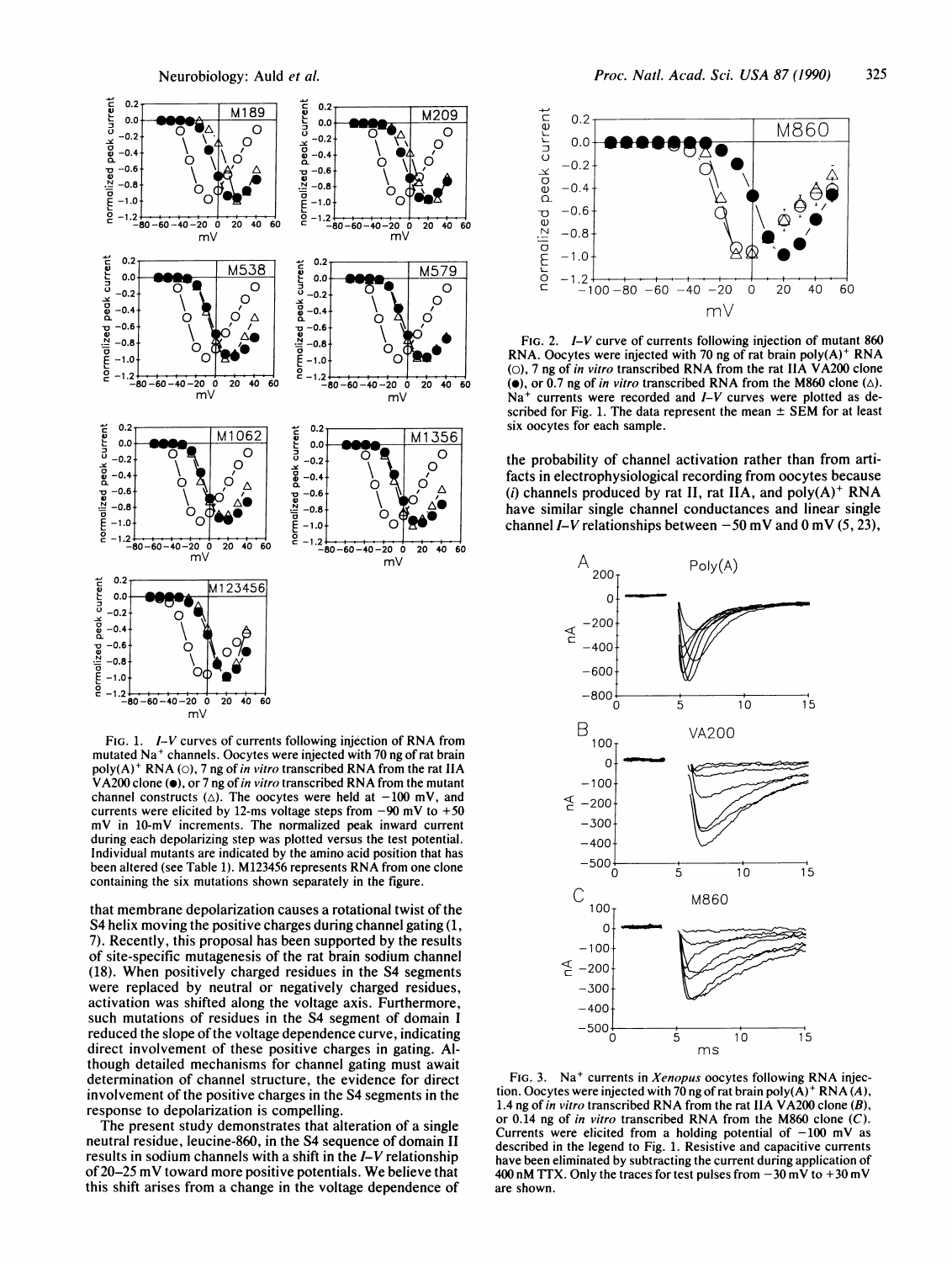(ii) sodium channels produced by M860 and VA200 give currents with similar time courses, and (iii) comparisons were made for current amplitudes differing by  $\leq$ 2-fold, whereas I-V relationships were little affected by 10-fold changes in level of expression.

The 20- to 25-mV shift in activation between VA200 and M860 is due to the alteration of a single neutral amino acid residue, leucine-860, in the S4 sequence of domain II (Fig. 4). This shift is approximately equivalent to the shift in activation observed by Stuhmer et al. (18) from the combined neutralization of the two positive charges, 859 and 862, that are on each side of the leucine-860. We have considered several possible explanations for the dramatic effect of the Leu  $\rightarrow$  Phe substitution.

One possibility is that the substitution of the larger, aromatic phenylalanine at site 860 disrupts the interactions of lysine-859 and lysine-862 with other elements of the voltage-sensing apparatus. The leucine residue could be permissive for the critical interactions of the charges, but not directly involved in the process. The insertion of the larger, aromatic phenylalanine side chain may shift the S4 helix within the channel tertiary structure, physically obstruct the movement of the S4 segment, or create additional stable hydrophobic interactions with surrounding residues. On the other hand, the fact that phenylalanine residues do occur in the S4 segments of domains <sup>I</sup> and II and that phenylalanine and leucine occur at equivalent positions in IIS4 when comparing rat, eel, and Drosophila sequences (Fig. 4) supports the idea that phenylalanine is not necessarily disruptive to the S4 structure.

A second possibility is that leucine-860 participates directly in the interactions that are critical for voltage activation. Our observation that alteration of leucine 860 causes a dramatic change in gating behavior suggests that leucine 860 is involved in a critical interaction with one or more adjacent transmembrane helices. As shown in Fig. 4, leucine-860 is conserved in all S4 segments in domain II sequenced to date. McCormack et al. (24) have made the intriguing observation that, in the cloned  $K^+$  channels and  $Na^+$  channels, the S4 segment C termini and flanking regions have sequences that resemble the leucine-zipper motif. The Leu  $\rightarrow$  Phe alteration in rat IIA alters one of the leucine elements of this potential zipper. Disruption of this structure by substitution with phenylalanine could inhibit the conformational changes or interactions required for channel opening.

In the work of Stuhmer et al. (18), mutations that neutralize positive charges at the C-terminal side of S4 in domain <sup>I</sup> resulted in a positive shift in channel activation, whereas neutralizations on the N-terminal side resulted in a negative shift. These authors suggest that these modifications have changed the electric field at the voltage-sensing structures. Our results indicate that shifts in the peak of the  $I-V$  curve as severe as those resulting from removal of positive charges can occur by modifying a neutral residue in the C-terminal side of S4. Thus the structure of the S4 segment and its interactions with adjacent elements of the channel are probable factors in the observed voltage shifts, and these effects are as important as are possible changes in the local electric field.



FIG. 4. Diagram of the S4 segment of domain 11. Primary sequences for segment IIS4 from rat  $\overline{1}$  (7), rat II (7), rat III (8), eel (6), and Drosophila (10) Na<sup>+</sup> channel  $\alpha$  subunits are compared.

Two other mutations analyzed in the present study alter charged residues that may be at the membrane surface. These alterations, aspartic acid-189 and aspartic acid-209, alter charged residues on opposite sides of transmembrane segment S3 (4). Models of the sodium channel propose that the S3 segment may line the channel pore (12). As shown in Fig. 1, addition of a negative charge to either the intracellular side, aspartic acid-189, or to the extracellular side, aspartic acid-209, of S3 has no effect on the voltage dependence of activation. Although two channel cDNAs have been cloned with either aspartic acid (rat IIA) or asparagine (rat II) at positions 189 and 208, oocyte expression studies do not indicate a functional difference due to these amino acids.

The studies reported here show that a neutral mutation in the putative voltage-sensing S4 segment of the sodium channel has profound effects on the voltage gating properties and on the number of functional channels. Understanding the mechanisms of these effects will require the development of more detailed structural models for channel structure, particularly around the S4 motif, but our results indicate that the leucine residue at position 860 has a special role to play in channel assembly and function.

We find it <sup>a</sup> refreshing lesson in understanding how science sometimes progresses to note that a fortuitous mutation that would not have readily been conceived by a priori reasoning sheds significant light on the relationship between sequence and function for this complex channel.

We thank K. McCormack and co-workers for communication of their observations prior to publication and R. Sarao for technical assistance. This research has been supported by grants from the National Institutes of Health (to N.D., H.A.L., A.L.G., and W.A.C.), by a Klingenstein Foundation grant (to H.A.L.), and by grants from the Multiple Sclerosis Society of Canada and the Medical Research Council of Canada (to R.J.D.). A.L.G. is a Lucille P. Markey Scholar and this work was also supported in part by a grant from the Lucille P. Markey Charitable Trust.

- Catterall, W. A. (1986) Annu. Rev. Biochem. 55, 953-985.
- 2. Hartshorne, R. & Catterall, W. A. (1981) Proc. Natl. Acad. Sci.
- USA 78, 4620-4624. 3. Roberts, R. M. & Barchi, R. L. (1987) J. Biol. Chem. 262, 2298-2303.
- 4. Auld, V. J., Goldin, A. L., Krafte, D. S., Marshall, J., Dunn, J. M., Catterall, W. A., Lester, H. A., Davidson, N. & Dunn, R. J. (1988) Neuron 1, 449-461.
- 5. Krafte, D. S., Snutch, T., Leonard, J., Davidson, N. & Lester, H. A. (1988) J. Neurosci. 8, 2859-2868.
- 6. Noda, M., Shimizu, S., Tanabe, T., Takai, T., Kayano, T., Ikeda, T., Takahashi, H., Nakayama, Y., Kanoaka, Y., Minamino, N., Kangawa, K., Matsuo, H., Raftery, M., Hirose, T., Inayama, S., Hayashida, H., Miyata, T. & Numa, S. (1984) Nature (London) 312, 121-127.
- 7. Noda, M., Ikeda, T., Kayano, T., Suzuki, H., Takeshima, H., Kurasaki, M., Takahashi, H. & Numa, S. (1986) Nature (London) 320, 188-192.
- 8. Kayano, T., Noda, M., Flockerzi, V., Takahashi, H. & Numa, S. (1988) FEBS Lett. 228, 187-194.
- 9. Trimmer, J., Cooperman, S., Tomiko, S., Zhou, J., Crean, S., Boyle, M., Kallen, R., Sheng, Z., Barchi, R., Sigworth, F., Goodman, R., Agnew, W. & Mandel, G. (1989) Neuron 3, 33-49.
- 10. Salkoff, L., Butler, A., Wei, A., Scavarda, N., Giffen, K., Ifune, C., Goodman, R. & Mandel, G. (1987) Science 237, 744-749.
- 11. Loughney, K., Kreber, R. & Ganetzky, B. (1989) Cell 58, 1143-1154.
- 12. Greenblatt, R., Blatt, Y. & Montal, M. (1985) FEBS Lett. 193, 125-134.
- 13. Guy, H. & Seetharamulu, P. (1986) Proc. Natl. Acad. Sci. USA 83, 508-512.
- 14. Noda, M., Ikeda, T., Suzuki, H., Takeshima, H., Takahashi, H., Kuno, M. & Numa, S. (1986) Nature (London) 322, 826-828.